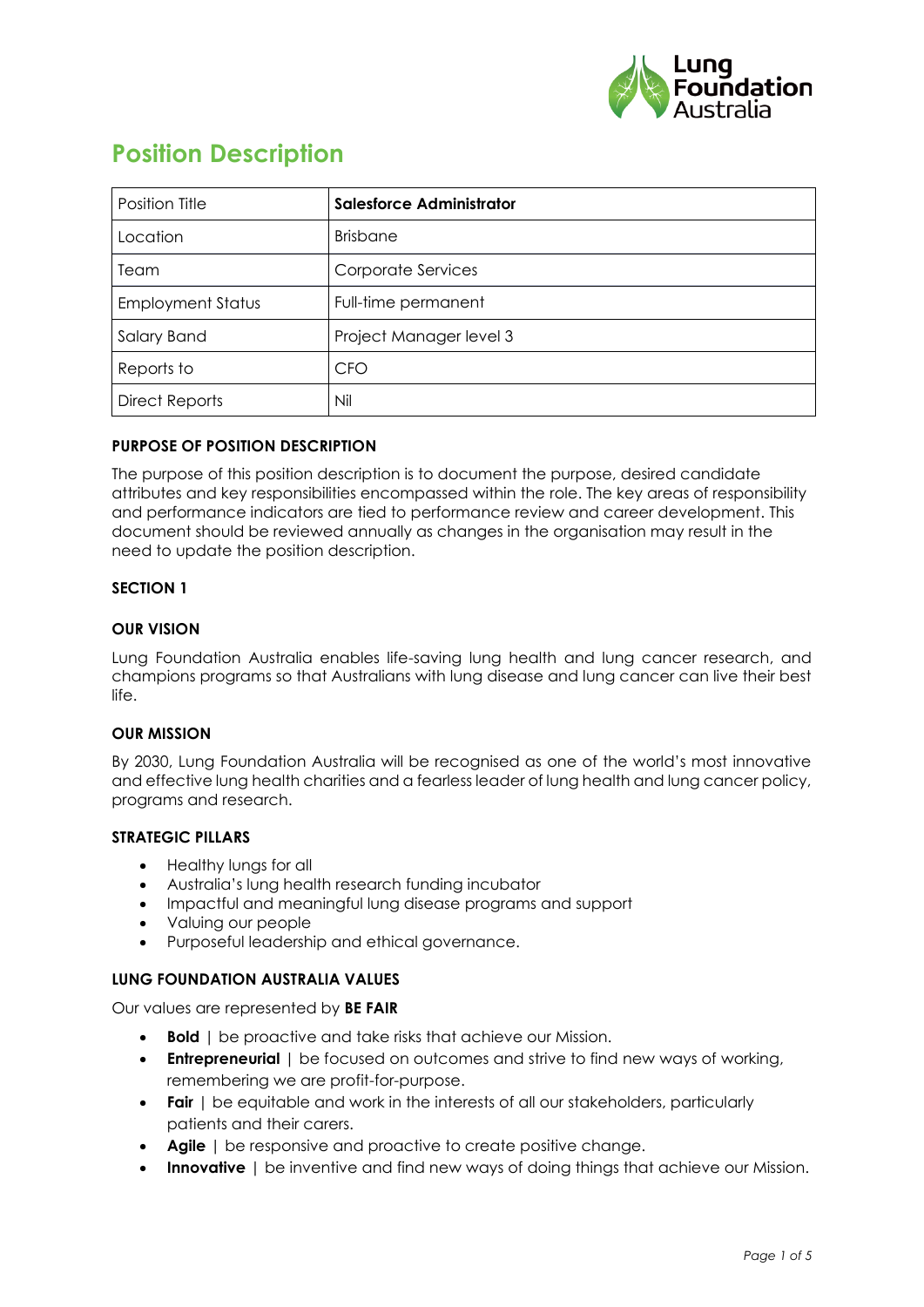

• **Respectful** | be honest and work hard every day in every way – we are funded by the community they should expect nothing less.

#### *OUR TEAM*

Lung Foundation Australia is an award-winning profit for purpose organisation and national peak health and advisory body. Lung Foundation Australia aspires to be an Employer of Choice. Lung Foundation Australia is entering a period of accelerated growth consolidating three years of strong performance which saw the Foundation named Non-Government Organisation of the Year in 2020 and The Voice Projects Best Place to Work in 2020 and 2021. Before applying we encourage you to learn more about our Mission and impact by reading our Annual Impact Report <https://lungfoundation.com.au/about/annual-reports/>

We operate from three offices Brisbane (Corporate Office), Sydney (fundraising) and Melbourne (research) with a national footprint established by our support and research programs. We are committed to work life balance and flexibility in the workplace.

As our impact grows with increased government and community funding so does our team and our army of volunteer supporters. Over the next three years the Lung Foundation is anticipated to increase its headcount by 50%+ as new offices are opened, and new projects are commenced.

## **SECTION 2**

#### *PURPOSE OF THE ROLE*

The Salesforce Administrator is responsible for driving the successful set up and ongoing maintenance of the Salesforce platform, and associated applications and supporting 50 plus users across the organisation. This role will assist in the delivery of other activities depending on the needs of the team and organisation including backfilling for other Operations team members during leave periods as required.

## **SKILLS, QUALIFICATIONS AND KEY ATTRIBUTES REQUIRED (KEY SELECTION CRITERIA)**

#### **Qualifications**

This role is ideally suited to an individual who is a Salesforce Certified Administrator (CRT-101) or studying towards.

#### **Experience**

A minimum of 2 years' experience as a Salesforce Administrator is required and a record of successful system integration over multiple platforms. Experience in a Not-for-Profit environment including fundraising functions. Experience working in a finance department would be advantageous.

#### **Knowledge and Skills**

As the ideal candidate, your knowledge and skills include:

- Strong understanding of the platform, with the ability to build custom apps and objects, formula fields, workflows, custom views, and other content.
- Strong understanding of Salesforce best practices and functionality.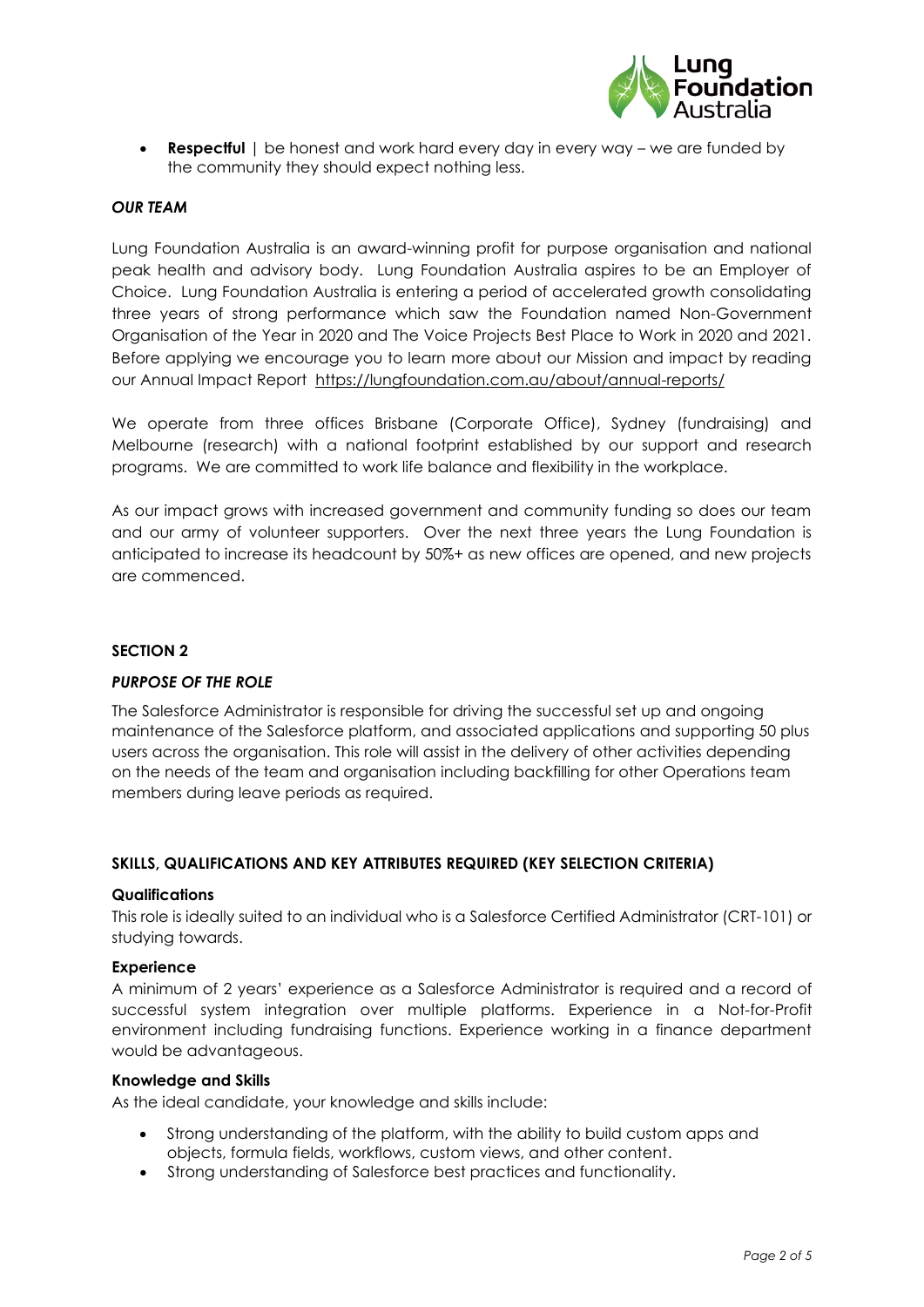

- Strong data management and problem-solving ability.
- Highly developed written and verbal communication skills, with the ability to communicate effectively to a range of different audiences.
- Excellent interpersonal skills, with the ability to build relationships across a diverse range of stakeholders, internally and externally.
- Proven ability to work autonomously and cross-functionally across teams.
- A keen eye for detail and an ability to manage concurrent projects.
- Ability to identify service improvements.
- Proven ability to prioritise multiple tasks and respond to changing priorities and short deadlines.
- Experienced use of Microsoft Office software.
- Ability to travel interstate to other office locations as required.

As part of your induction process you will be required to undertake the following:

- National Police Check
- Working with Vulnerable Persons Check

## **KEY AREAS OF RESPONSIBILITY AND PERFORMANCE INDICATORS**

The major areas of work, organised as key areas of responsibility and performance indicators, are outlined in this section.

| <b>Key Areas of</b><br><b>Responsibility</b>       | <b>Performance Outcomes</b>                                                                                                                                                                                                                                                                                                                                                                                                                                                                                                                                                                                                                                                                                                                                                                                |
|----------------------------------------------------|------------------------------------------------------------------------------------------------------------------------------------------------------------------------------------------------------------------------------------------------------------------------------------------------------------------------------------------------------------------------------------------------------------------------------------------------------------------------------------------------------------------------------------------------------------------------------------------------------------------------------------------------------------------------------------------------------------------------------------------------------------------------------------------------------------|
| <b>Salesforce</b><br>Administration                | Effective management of Salesforce user queries in a timely<br>$\bullet$<br>manner including monitoring and troubleshooting.<br>Ensure up to date documentation of salesforce processes<br>$\bullet$<br>and workflows.<br>Assess all salesforce project requests, including identifying<br>$\bullet$<br>and scoping future opportunities and developments.<br>Customisation including creation of custom objects and<br>$\bullet$<br>fields, modifying record types, page layouts and related lists.<br>Processes created and maintained in declarative tools such<br>$\bullet$<br>as validation rules, process builder and Lightning flow.<br>Report templates and dashboards built according to user<br>$\bullet$<br>requirements.<br>Bulk updates of data completed using the data loader.<br>$\bullet$ |
| <b>Database</b><br>understanding and<br>capability | Delivery of onboarding, ongoing and adhoc training of staff<br>$\bullet$<br>across the organisation.<br>Produce and update training documents/manuals.<br>$\bullet$                                                                                                                                                                                                                                                                                                                                                                                                                                                                                                                                                                                                                                        |
| User and project<br>management                     | • Oversight of user management across the platform including<br>Nintex, Payments2us, Form Assembly and Dashcord.<br>Involvement in business intelligence system projects across the<br>$\bullet$<br>organisation.<br>• Work with the project team for the Digital Transformation<br>project taking place in 2022 (including CRM, website,<br>marketing automation).                                                                                                                                                                                                                                                                                                                                                                                                                                        |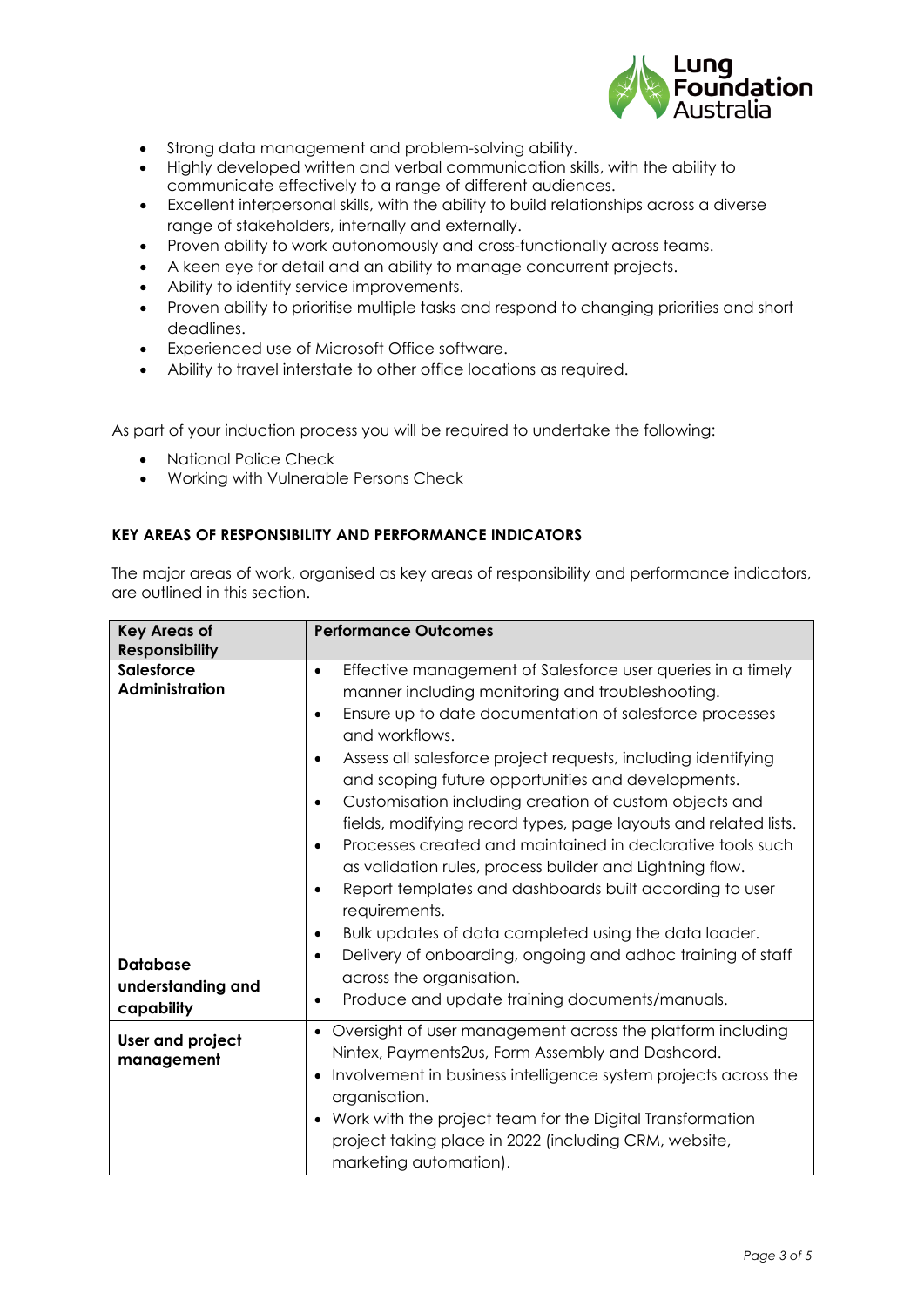

|                                                            | Develop and maintain effective relationships with internal<br>$\bullet$                                                                                                                                                    |
|------------------------------------------------------------|----------------------------------------------------------------------------------------------------------------------------------------------------------------------------------------------------------------------------|
| <b>Stakeholder</b><br>Engagement                           | and external stakeholders to drive the successful set up and                                                                                                                                                               |
|                                                            | ongoing maintenance of the Salesforce platform.                                                                                                                                                                            |
|                                                            | Liaise with third party providers and steward the data quality<br>$\bullet$                                                                                                                                                |
|                                                            | and effectiveness of the Salesforce instances.                                                                                                                                                                             |
| <b>Continuous quality</b><br>monitoring and<br>improvement | Ensure that efficiencies are maximised and LFA is capitalising<br>$\bullet$<br>on the full features and benefits of Salesforce.<br>Identification and implementation of database<br>$\bullet$                              |
|                                                            | improvements upon agreement with CFO.                                                                                                                                                                                      |
|                                                            | Cleaning of data to ensure consistency and ensure all users<br>$\bullet$                                                                                                                                                   |
|                                                            | are adhering to LFA best practice for data entry.                                                                                                                                                                          |
|                                                            | Duplicate management.<br>$\bullet$                                                                                                                                                                                         |
|                                                            | Timely communication regarding any issues of concern to the<br>$\bullet$                                                                                                                                                   |
|                                                            | CFO and implementation of risk mitigation strategies as                                                                                                                                                                    |
|                                                            | required.                                                                                                                                                                                                                  |
| <b>Team contribution and</b><br>effectiveness              | Positive contribution to team environment through the<br>$\bullet$<br>demonstration of behaviours that reflect Lung Foundation<br>values - BE FAIR.                                                                        |
|                                                            | Work in a consultative manner with the senior leadership team<br>$\bullet$<br>and in collaboration with broader team to achieve goals.<br>Work synergistically within and across teams of Lung<br>$\bullet$<br>Foundation. |
|                                                            | Regular cross-organisation communication<br>program<br>Оf<br>$\bullet$<br>activity.                                                                                                                                        |
|                                                            | Participation in Lung Foundation Australia events and<br>$\bullet$<br>meetings as required.                                                                                                                                |
|                                                            | Compliance with Lung Foundation Australia values, policies,<br>$\bullet$                                                                                                                                                   |
|                                                            | procedures and statutory obligations.                                                                                                                                                                                      |
| <b>Workplace Health &amp;</b><br><b>Safety (WHS)</b>       | Compliance with legislative and Lung Foundation Australia<br>$\bullet$<br>WHS Policy.                                                                                                                                      |
|                                                            | Ensure a safe working environment for self and others,<br>$\bullet$<br>including when working from home.                                                                                                                   |

### **SECTION 3**

#### *REPORTING RELATIONSHIPS*

This is one of several positions reporting to the CFO.

### *EXTERNAL RELATIONSHIPS*

The Salesforce Administrator works with a variety of internal and external stakeholders.

## **Additional Notes**

- Flexible work life balance opportunities and processes including working from home and flexible rostering applies, in consultation with your Manager.
- LFA has paid parenting leave including superannuation (16 weeks) in addition to government support.